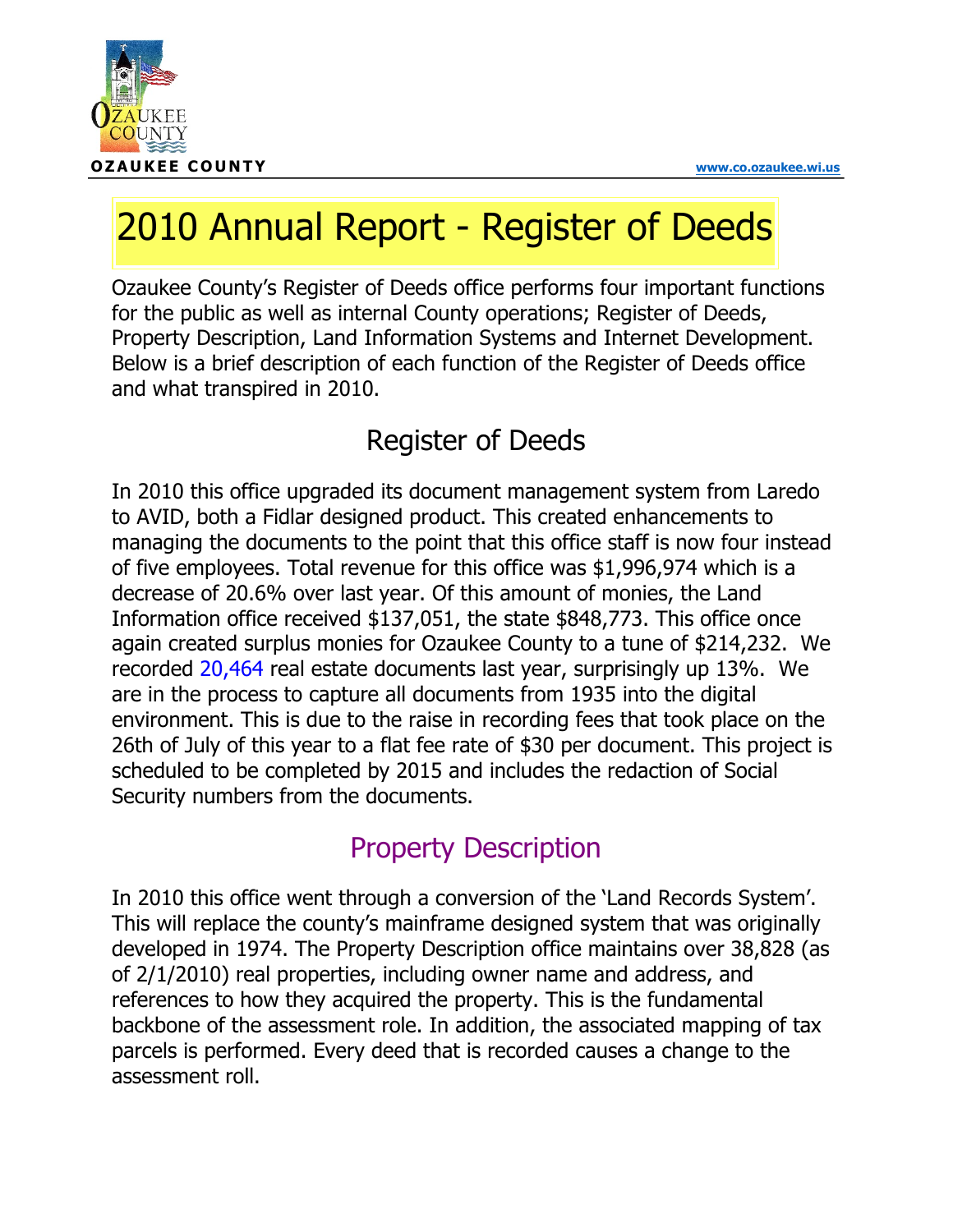### Land Information

For 2010 we updated the addressing system to assist the 911 system. We continue to tighten up the parcel mapping layers and also enhance the Internet mapping system available to the public. This office creates, compiles, maintains and distributes land information, which includes more than maps, but information associated with land in Ozaukee County. This office works with all county municipalities, State and Federal government, as well as the regional planning commission. The office is totally self-funded, by statute, through revenue generated specifically for this function collected through the Register of Deeds Office. No property levy is applied.

#### Internet Development

This function of the office not only develops and maintains the Ozaukee County website, but also develops and maintains websites for the following:

- 1. Bird City Wisconsin New
- 2. Building Inspectors Association of South East Wisconsin
- 3. City of Port Washington
- 4. Milwaukee Audubon Society
- 5. Ozaukee Chorus Redesigned
- 6. Ozaukee County 4-H
- 7. Ozaukee County Historical Society Redesigned
- 8. Ozaukee Interurban Trail
- 9. Ozaukee Tourism
- 10. Ozaukee/Washington Collective Bargaining Agreements
- 11. Town of Belgium
- 12. Town of Fredonia
- 13. Town of Port Washington
- 14. Ulao Creek Partnership
- 15. Village of Belgium Redesigned
- 16. Village of Fredonia
- 17. Village of Newburg Redesigned
- 18. Village of Saukville
- 19. Wisconsin County Treasurers' Association
- 20. Wisconsin Register of Deeds Association